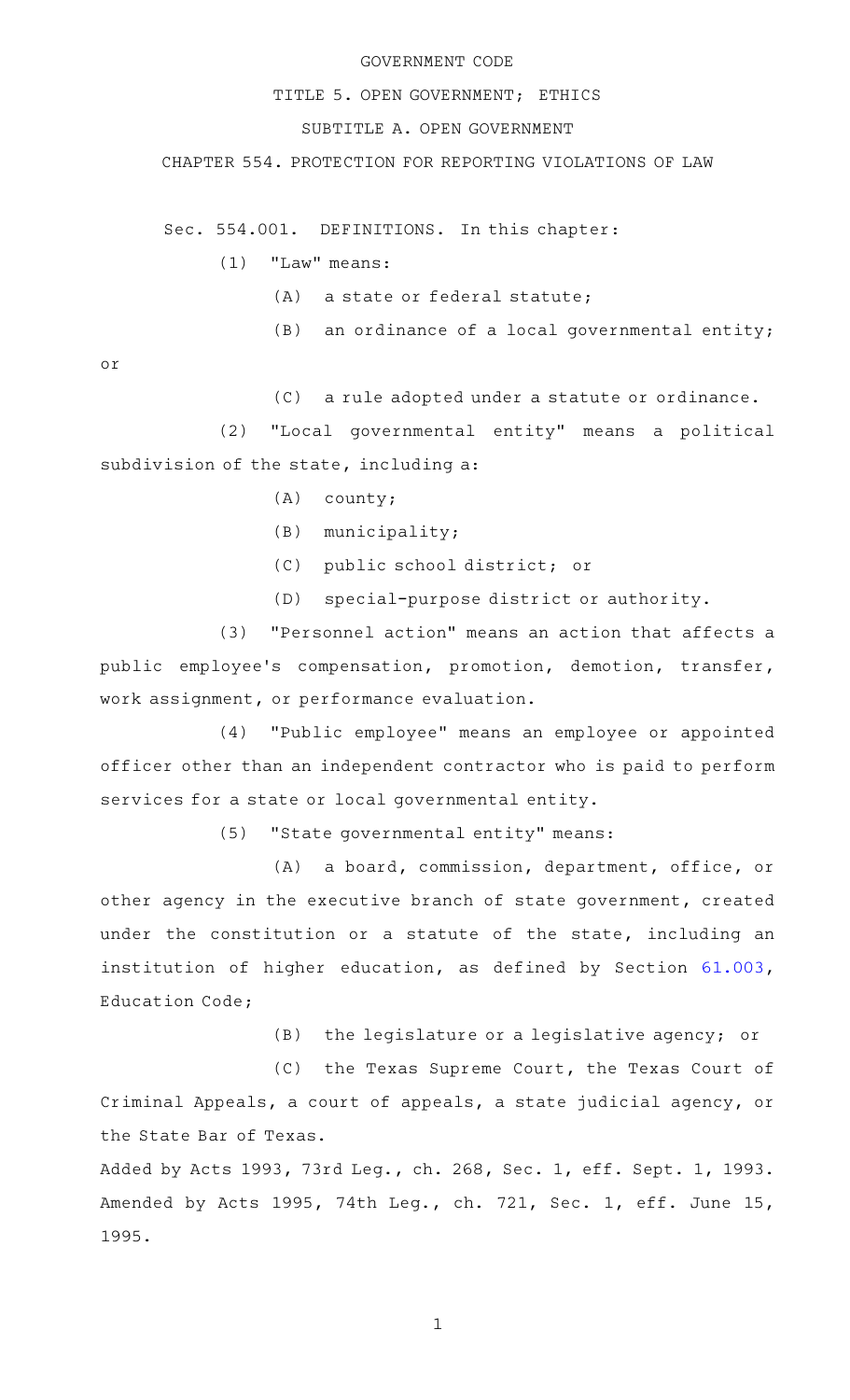Sec. 554.002. RETALIATION PROHIBITED FOR REPORTING VIOLATION OF LAW. (a) A state or local governmental entity may not suspend or terminate the employment of, or take other adverse personnel action against, a public employee who in good faith reports a violation of law by the employing governmental entity or another public employee to an appropriate law enforcement authority.

(b) In this section, a report is made to an appropriate law enforcement authority if the authority is a part of a state or local governmental entity or of the federal government that the employee in good faith believes is authorized to:

(1) regulate under or enforce the law alleged to be violated in the report; or

(2) investigate or prosecute a violation of criminal law. Added by Acts 1993, 73rd Leg., ch. 268, Sec. 1, eff. Sept. 1, 1993.

Amended by Acts 1995, 74th Leg., ch. 721, Sec. 2, eff. June 15, 1995.

Sec. 554.003. RELIEF AVAILABLE TO PUBLIC EMPLOYEE. (a) A public employee whose employment is suspended or terminated or who is subjected to an adverse personnel action in violation of Section [554.002](http://www.statutes.legis.state.tx.us/GetStatute.aspx?Code=GV&Value=554.002) is entitled to sue for:

- (1) injunctive relief;
- $(2)$  actual damages;
- $(3)$  court costs; and
- (4) reasonable attorney fees.

(b) In addition to relief under Subsection (a), a public employee whose employment is suspended or terminated in violation of this chapter is entitled to:

(1) reinstatement to the employee's former position or an equivalent position;

(2) compensation for wages lost during the period of suspension or termination; and

(3) reinstatement of fringe benefits and seniority rights lost because of the suspension or termination.

(c) In a suit under this chapter against an employing state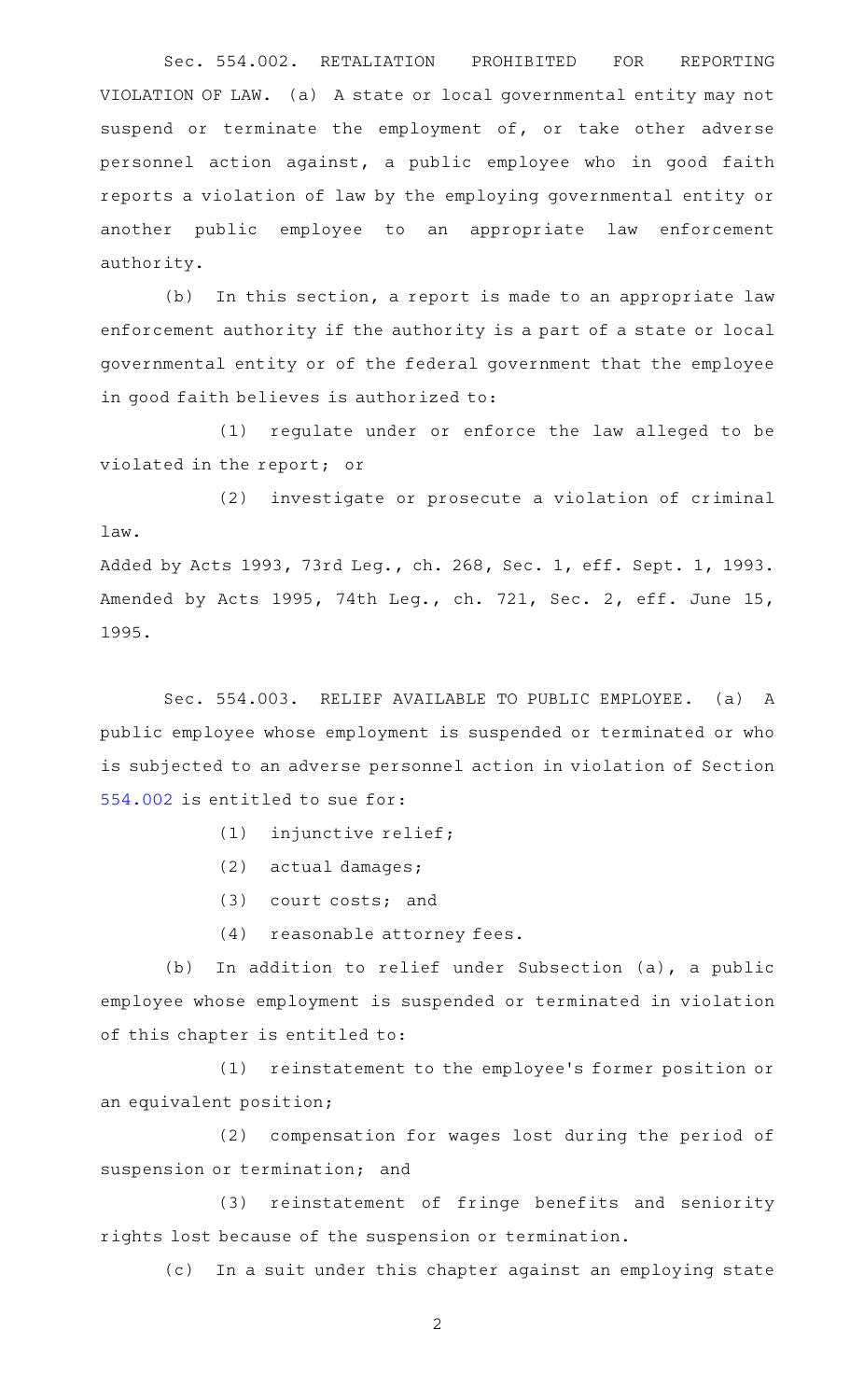or local governmental entity, a public employee may not recover compensatory damages for future pecuniary losses, emotional pain, suffering, inconvenience, mental anguish, loss of enjoyment of life, and other nonpecuniary losses in an amount that exceeds:

(1) \$50,000, if the employing state or local governmental entity has fewer than 101 employees in each of 20 or more calendar weeks in the calendar year in which the suit is filed or in the preceding year;

(2) \$100,000, if the employing state or local governmental entity has more than 100 and fewer than 201 employees in each of 20 or more calendar weeks in the calendar year in which the suit is filed or in the preceding year;

(3) \$200,000, if the employing state or local governmental entity has more than 200 and fewer than 501 employees in each of 20 or more calendar weeks in the calendar year in which the suit is filed or in the preceding year; and

(4) \$250,000, if the employing state or local governmental entity has more than 500 employees in each of 20 or more calendar weeks in the calendar year in which the suit is filed or in the preceding year.

(d) If more than one subdivision of Subsection (c) applies to an employing state or local governmental entity, the amount of monetary damages that may be recovered from the entity in a suit brought under this chapter is governed by the applicable provision that provides the highest damage award.

Added by Acts 1993, 73rd Leg., ch. 268, Sec. 1, eff. Sept. 1, 1993. Amended by Acts 1995, 74th Leg., ch. 721, Sec. 3, eff. June 15, 1995.

Sec. 554.0035. WAIVER OF IMMUNITY. A public employee who alleges a violation of this chapter may sue the employing state or local governmental entity for the relief provided by this chapter. Sovereign immunity is waived and abolished to the extent of liability for the relief allowed under this chapter for a violation of this chapter.

Added by Acts 1995, 74th Leg., ch. 721, Sec. 4, eff. June 15, 1995.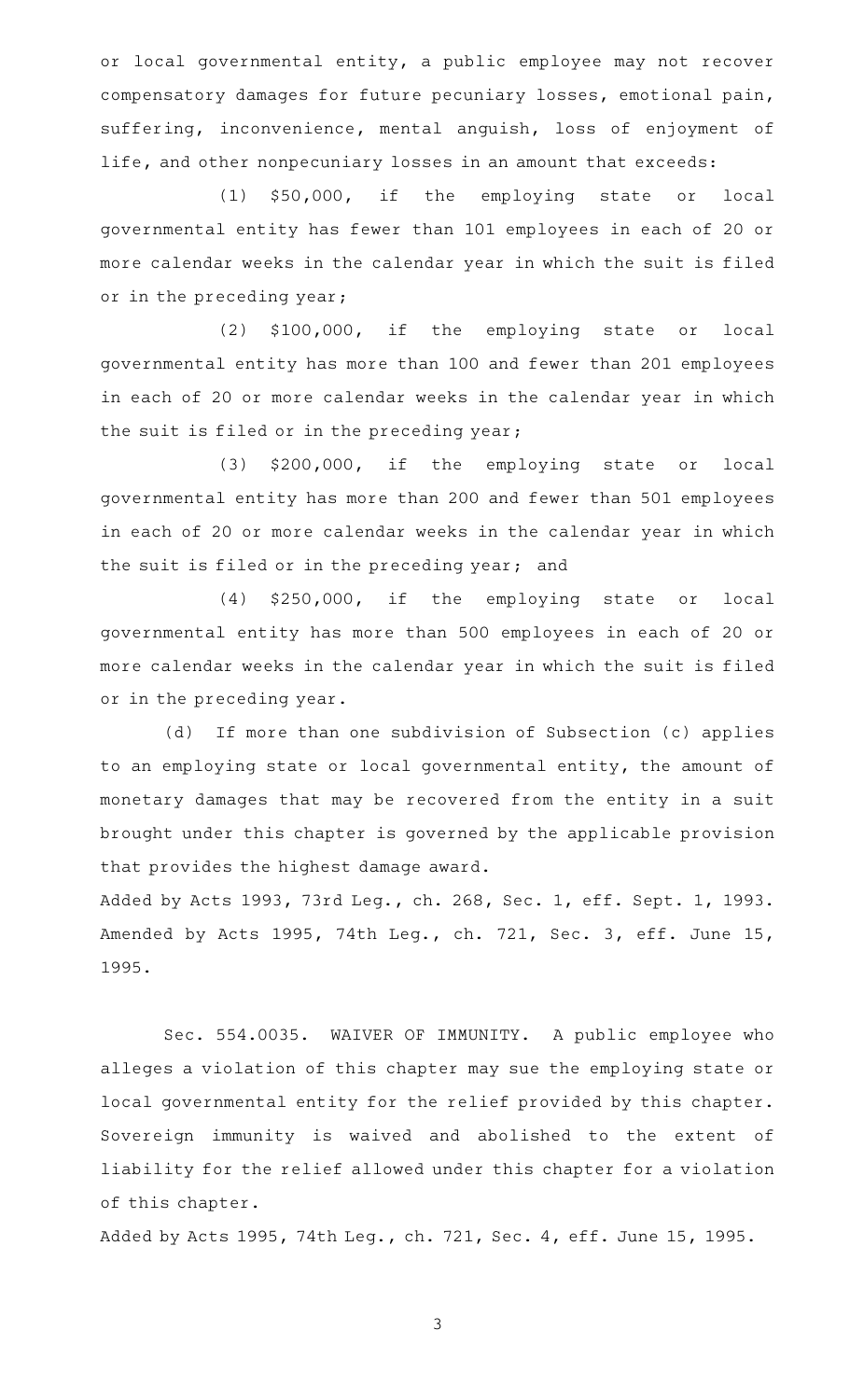Sec. 554.004. BURDEN OF PROOF; PRESUMPTION; AFFIRMATIVE DEFENSE. (a) A public employee who sues under this chapter has the burden of proof, except that if the suspension or termination of, or adverse personnel action against, a public employee occurs not later than the 90th day after the date on which the employee reports a violation of law, the suspension, termination, or adverse personnel action is presumed, subject to rebuttal, to be because the employee made the report.

(b) It is an affirmative defense to a suit under this chapter that the employing state or local governmental entity would have taken the action against the employee that forms the basis of the suit based solely on information, observation, or evidence that is not related to the fact that the employee made a report protected under this chapter of a violation of law.

Added by Acts 1993, 73rd Leg., ch. 268, Sec. 1, eff. Sept. 1, 1993. Amended by Acts 1995, 74th Leg., ch. 721, Sec. 5, eff. June 15, 1995.

Sec. 554.005. LIMITATION PERIOD. Except as provided by Section [554.006](http://www.statutes.legis.state.tx.us/GetStatute.aspx?Code=GV&Value=554.006), a public employee who seeks relief under this chapter must sue not later than the 90th day after the date on which the alleged violation of this chapter:

(1) occurred; or

(2) was discovered by the employee through reasonable diligence.

Added by Acts 1993, 73rd Leg., ch. 268, Sec. 1, eff. Sept. 1, 1993.

Sec. 554.006. USE OF GRIEVANCE OR APPEAL PROCEDURES. (a) A public employee must initiate action under the grievance or appeal procedures of the employing state or local governmental entity relating to suspension or termination of employment or adverse personnel action before suing under this chapter.

(b) The employee must invoke the applicable grievance or appeal procedures not later than the 90th day after the date on which the alleged violation of this chapter:

(1) occurred; or

(2) was discovered by the employee through reasonable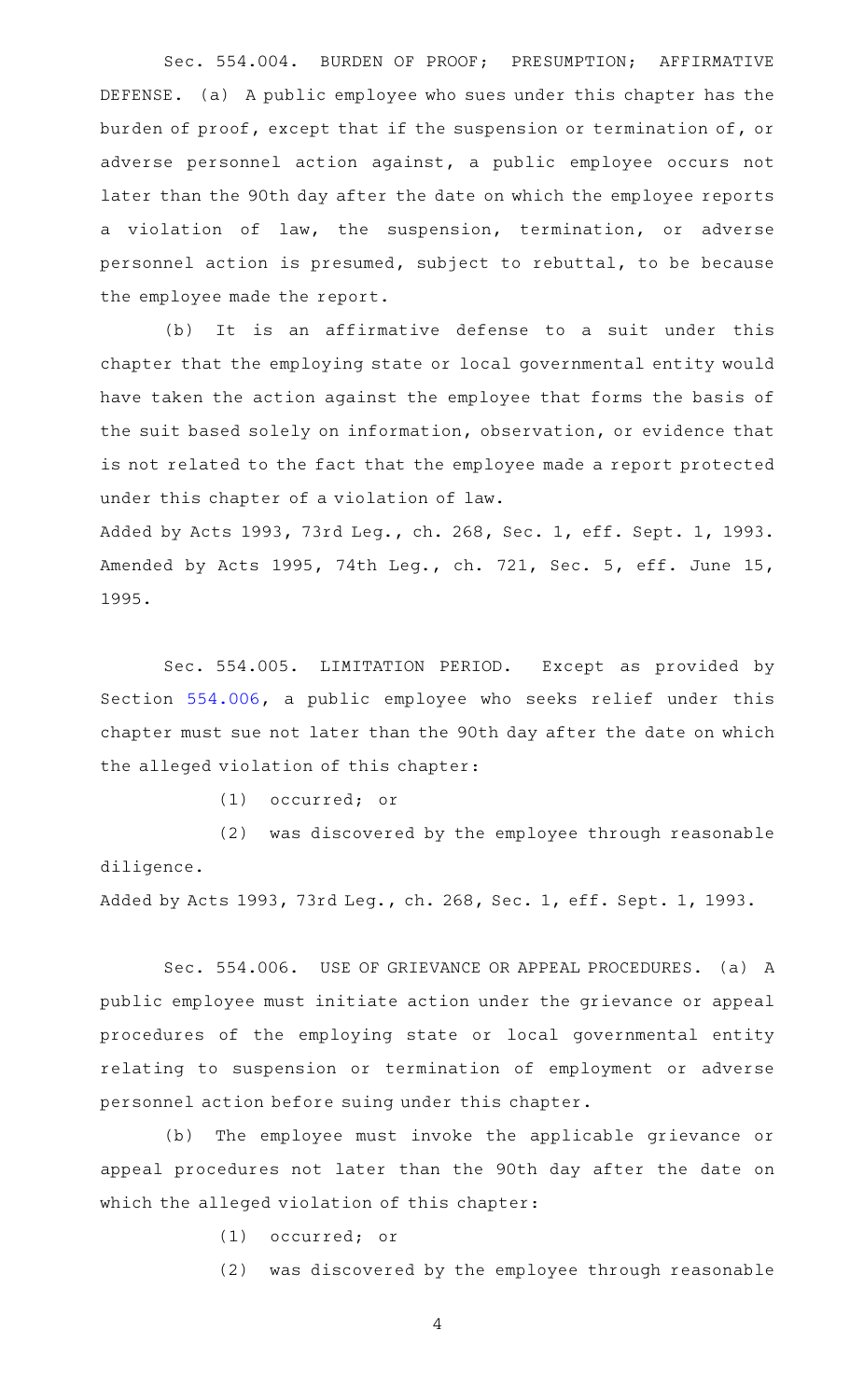diligence.

(c) Time used by the employee in acting under the grievance or appeal procedures is excluded, except as provided by Subsection (d), from the period established by Section [554.005](http://www.statutes.legis.state.tx.us/GetStatute.aspx?Code=GV&Value=554.005).

(d) If a final decision is not rendered before the 61st day after the date procedures are initiated under Subsection (a), the employee may elect to:

(1) exhaust the applicable procedures under Subsection (a), in which event the employee must sue not later than the 30th day after the date those procedures are exhausted to obtain relief under this chapter; or

(2) terminate procedures under Subsection (a), in which event the employee must sue within the time remaining under Section [554.005](http://www.statutes.legis.state.tx.us/GetStatute.aspx?Code=GV&Value=554.005) to obtain relief under this chapter. Added by Acts 1993, 73rd Leg., ch. 268, Sec. 1, eff. Sept. 1, 1993. Amended by Acts 1995, 74th Leg., ch. 721, Sec. 6, eff. June 15, 1995.

Sec. 554.007. WHERE SUIT BROUGHT. (a) A public employee of a state governmental entity may sue under this chapter in a district court of the county in which the cause of action arises or in a district court of Travis County.

(b) A public employee of a local governmental entity may sue under this chapter in a district court of the county in which the cause of action arises or in a district court of any county in the same geographic area that has established with the county in which the cause of action arises a council of governments or other regional commission under Chapter [391](http://www.statutes.legis.state.tx.us/GetStatute.aspx?Code=LG&Value=391), Local Government Code. Added by Acts 1993, 73rd Leg., ch. 268, Sec. 1, eff. Sept. 1, 1993. Amended by Acts 1995, 74th Leg., ch. 721, Sec. 7, eff. June 15, 1995.

Sec. 554.008. CIVIL PENALTY. (a) A supervisor who in violation of this chapter suspends or terminates the employment of a public employee or takes an adverse personnel action against the employee is liable for a civil penalty not to exceed \$15,000.

(b) The attorney general or appropriate prosecuting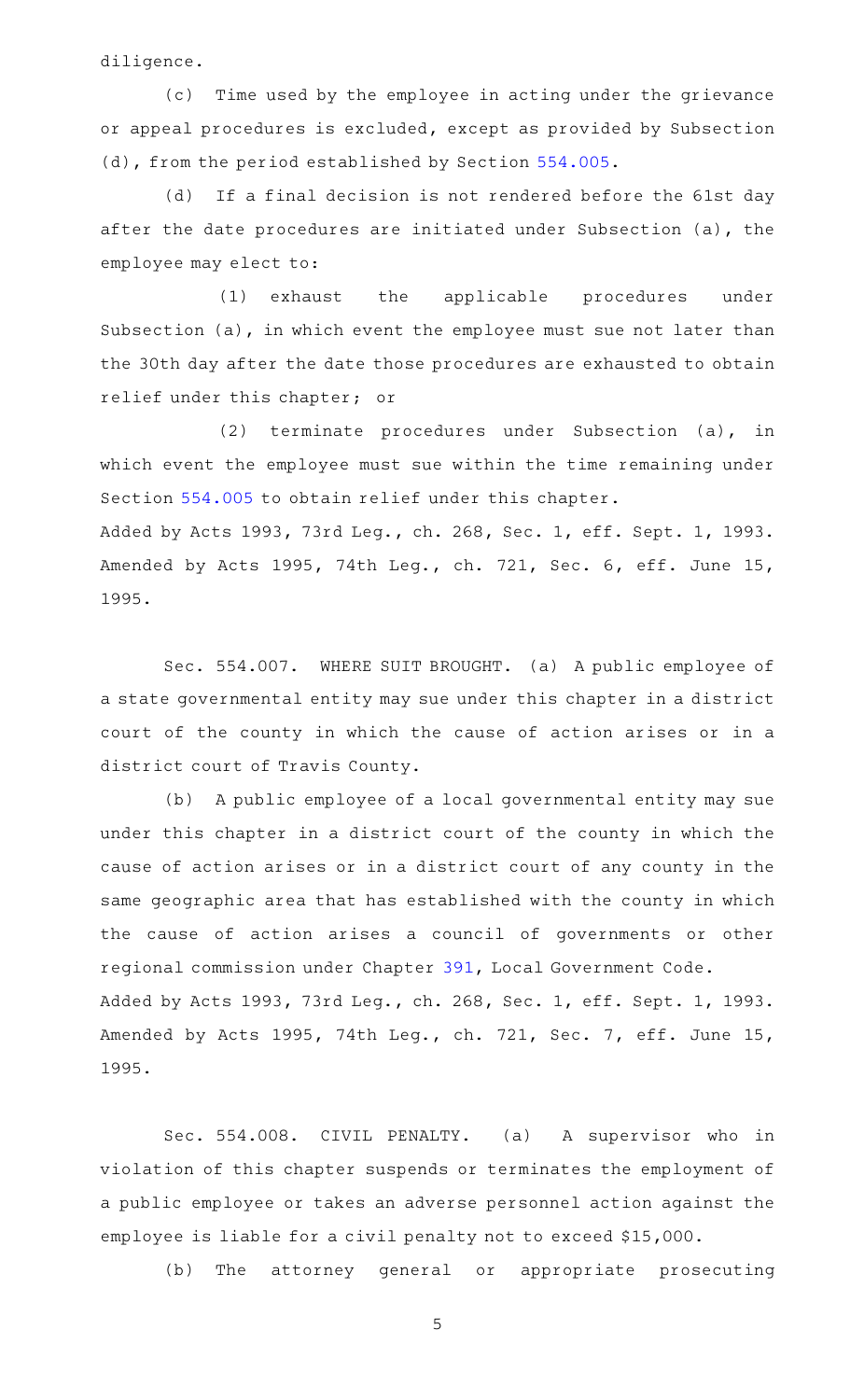attorney may sue to collect a civil penalty under this section.

(c) A civil penalty collected under this section shall be deposited in the state treasury.

(d) A civil penalty assessed under this section shall be paid by the supervisor and may not be paid by the employing governmental entity.

(e) The personal liability of a supervisor or other individual under this chapter is limited to the civil penalty that may be assessed under this section.

Added by Acts 1993, 73rd Leg., ch. 268, Sec. 1, eff. Sept. 1, 1993. Amended by Acts 1995, 74th Leg., ch. 721, Sec. 8, eff. June 15, 1995.

Sec. 554.009. NOTICE TO EMPLOYEES. (a) A state or local governmental entity shall inform its employees of their rights under this chapter by posting a sign in a prominent location in the workplace.

(b) The attorney general shall prescribe the design and content of the sign required by this section. Added by Acts 1993, 73rd Leg., ch. 268, Sec. 1, eff. Sept. 1, 1993. Amended by Acts 1995, 74th Leg., ch. 721, Sec. 9, eff. June 15, 1995.

Sec. 554.010. AUDIT OF STATE GOVERNMENTAL ENTITY AFTER SUIT. (a) At the conclusion of a suit that is brought under this chapter against a state governmental entity subject to audit under Section [321.013](http://www.statutes.legis.state.tx.us/GetStatute.aspx?Code=GV&Value=321.013) and in which the entity is required to pay \$10,000 or more under the terms of a settlement agreement or final judgment, the attorney general shall provide to the state auditor 's office a brief memorandum describing the facts and disposition of the suit.

(b) Not later than the 90th day after the date on which the state auditor's office receives the memorandum required by Subsection (a), the auditor may audit or investigate the state governmental entity to determine any changes necessary to correct the problems that gave rise to the whistleblower suit and shall recommend such changes to the Legislative Audit Committee, the Legislative Budget Board, and the governing board or chief